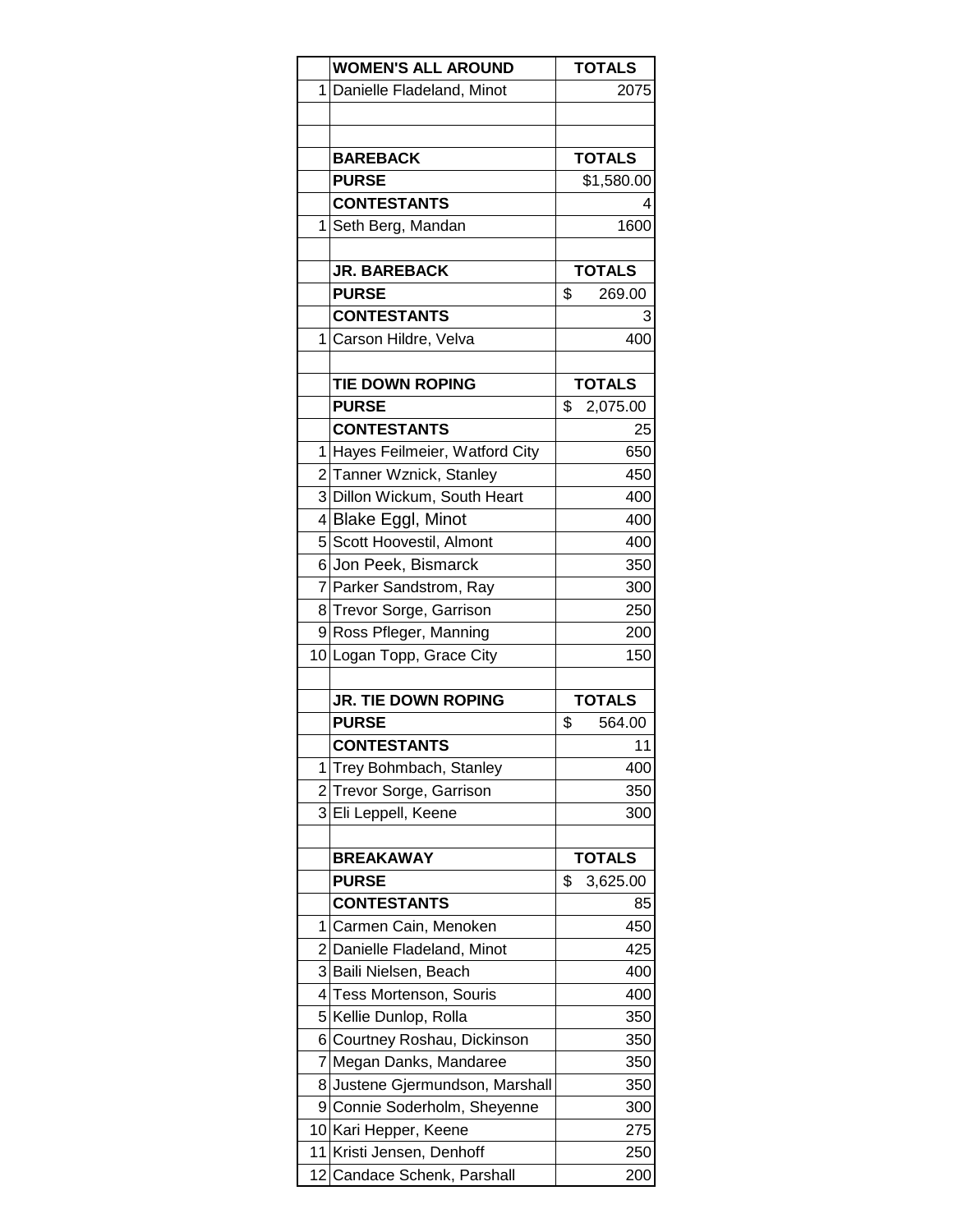|    | 13 Lacey Grann, Sheyenne                               | 125            |
|----|--------------------------------------------------------|----------------|
|    | 14 Lexie Peters, Bismarck                              | 100            |
|    | 15 Abby Sigvaldsen, Springbrook                        | 50             |
|    | 16 Shelby Schields, Dodge                              | 50             |
|    |                                                        |                |
|    | <b>JR. BREAKAWAY</b>                                   | <b>TOTALS</b>  |
|    | <b>PURSE</b>                                           | \$<br>2,028.00 |
|    | <b>CONTESTANTS</b>                                     | 74             |
|    | 1 Landree Glass, Hebron                                | 800            |
|    | 2 Sofie Huff, Donnybrook                               | 650            |
|    | 3 Allie Wolla, Tioga                                   | 500            |
|    | 4 Megan Dunlop, Rolla                                  | 400            |
|    | 5 Adelita Wagner, Weesthope                            | 400            |
|    | 6 Louis Schenk, Parshall                               | 375            |
|    | 7 Cashin Carson, Grassy Butte                          | 375            |
|    | 8 Kinley Brandt, Granville                             | 350            |
|    | 9 Kari Hepper, Keene                                   | 250            |
|    | 10 Presley Hill, Tioga                                 | 200            |
|    | 11 Tylie Johnson, New Town                             | 200            |
|    | 12 Addison Jaeger, Towner                              | 150            |
|    |                                                        |                |
|    | <b>SADDLE BRONC</b>                                    | <b>TOTALS</b>  |
|    | <b>PURSE</b>                                           | \$<br>2,584.00 |
|    | <b>CONTESTANTS</b>                                     | 19             |
|    | 1 Parker Kramer, Max                                   | 800            |
|    | 2 Colter Martin, Beulah                                | 400            |
|    | 3 Kelin Keplin, St. John                               | 400            |
|    |                                                        |                |
|    | <b>JR. SADDLE BRONC</b>                                | <b>TOTALS</b>  |
|    | <b>PURSE</b>                                           | \$<br>561.00   |
|    | <b>CONTESTANTS</b>                                     | 7              |
|    | 1 Ashton Frei, Halliday                                |                |
|    |                                                        | 400            |
|    |                                                        |                |
|    | <b>BARREL RACE</b>                                     | <b>TOTALS</b>  |
|    | <b>PURSE</b>                                           | \$<br>5,183.00 |
|    | <b>CONTESTANTS</b>                                     | 109            |
| 1  | Danielle Fladeland, Minot                              | 750            |
|    | 2 Lori Nelson, Towner                                  | 400            |
|    | 3 Hannah Fredrickson, Granville                        | 400            |
|    | 4 Dawn Carson, Grassy Butte                            | 350            |
|    | 5 Mika Guty, York                                      | 350            |
|    | 6 Whitney Entzel, Killdeer                             | 300            |
| 7  | CeeJay Bohmbach, Stanley                               | 300            |
|    | 8 LeAnn Billadeau, Parshall                            | 250            |
| 91 | Kelli Pfleger, Manning                                 | 250            |
| 10 | Jessica Gjovig, Fortuna                                | 250            |
| 11 | Cassi Dunford, Killdeer                                | 200            |
| 12 | Amy Guttormson, Velva                                  | 200            |
|    | 13 Morgan Gronlie, Bismarck<br>14 Carmen Cain, Menoken | 200<br>200     |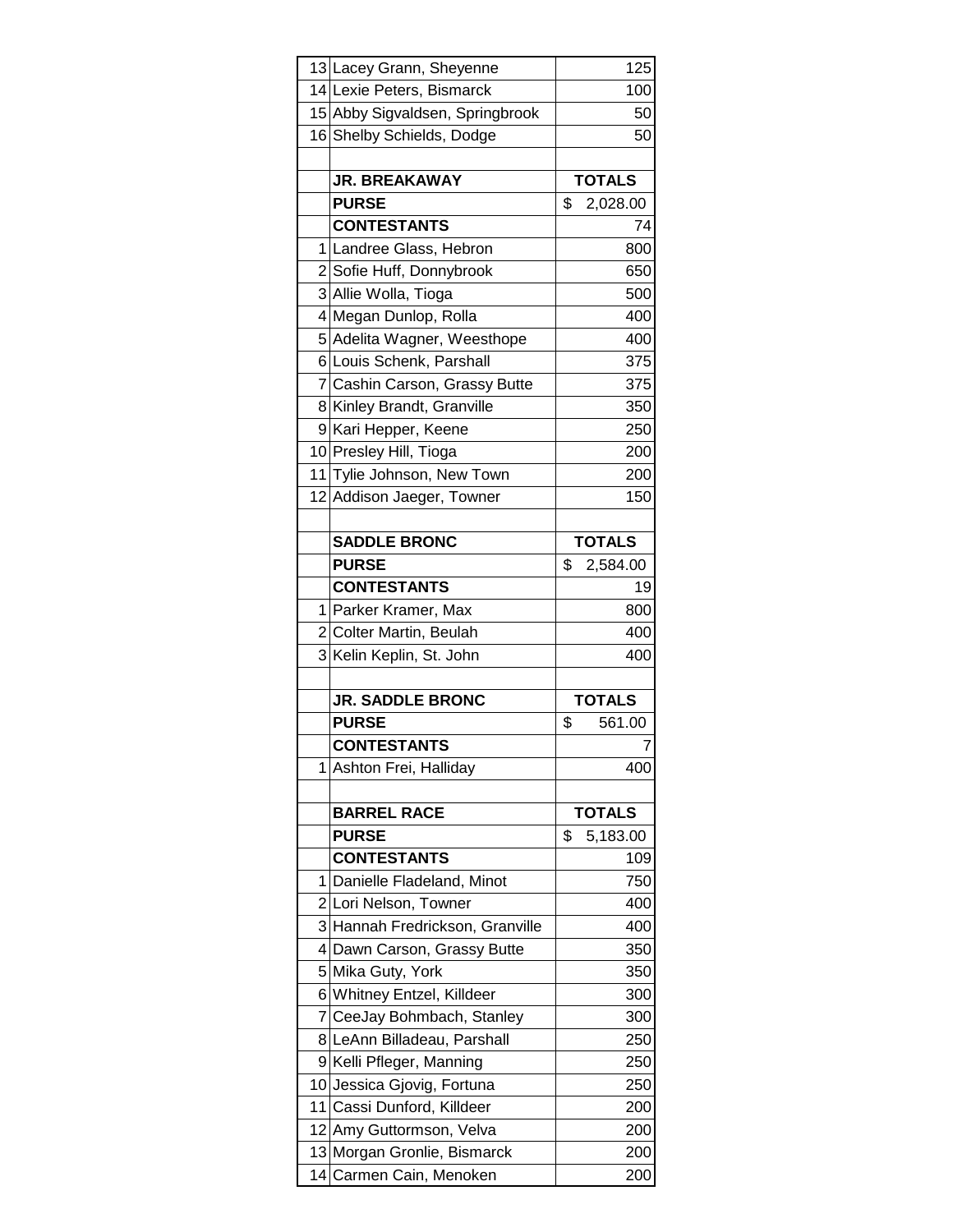|                 | 15 Korrey Tweed, Pekin                        | 150               |
|-----------------|-----------------------------------------------|-------------------|
|                 | 16 Tylie Johnson, New Town                    | 150               |
|                 | 17 Lynn Schaper, Halliday                     | 100               |
|                 | 18 Kendra Hoovestol, Almont                   | 50                |
|                 |                                               |                   |
|                 | <b>JR. BARREL RACE</b>                        | <b>TOTALS</b>     |
|                 | <b>PURSE</b>                                  | \$<br>1,716.00    |
|                 | <b>CONTESTANTS</b>                            | 59                |
|                 | 1 Bergan Jaeger, Towner                       | 900               |
|                 | 2 Sam Melling, West Fargo                     | 750               |
|                 | 3 Mackenzie Miller, McHenry                   | 550               |
|                 | 4 Linden Schenk, Parshall                     | 400               |
|                 | 5 Zoey Fischer, Dickinson                     | 350               |
|                 | 6 Emma Brewer, Stanley                        | 300               |
|                 | 7 Molly Lund, Ross                            | 300               |
|                 | 8 Sofie Huff, Donnybrook                      | 250               |
|                 | 9 Presley Hill, Tioga                         | 250               |
|                 | 10 Alexa Varty, Tolley                        | 250               |
|                 | 11 Bailey Hager, Karlsruhe                    | 200               |
|                 | 12 Jezimay Watson, Cavalier                   | 150               |
|                 | 13 Allie Wolla, Tioga                         | 150               |
|                 | 14 Maklain Kleemann, Killdeer                 | 150               |
|                 |                                               |                   |
|                 | <b>NOVICE BARRELS</b>                         | <b>TOTALS</b>     |
|                 | <b>PURSE</b>                                  | \$<br>1,360.00    |
|                 | <b>CONTESTANTS</b>                            | 53                |
|                 | 1 Kinley Brandt, Granville                    | 1200              |
|                 | 2 Hayden Jaeger, Towner                       | 550               |
|                 | 3 Jacee Johnson, New Town                     | 400               |
|                 | 4 Kinley Shipp, Granville                     | 350               |
|                 | 5 Taya Niemitalo, Stanley                     | 350               |
| 61              | Cassidy Hutchison, Watford City               | 350               |
| 7               | Alayna Wolla, Tioga<br>Addison Jaeger, Towner | 300               |
| 8               |                                               | 300               |
| 9               | Ava Weldon, Raub                              | 250               |
| 10 <sup>1</sup> | Gentry Hoovestol, Almont                      | 250               |
|                 | 11 Kallie Fredrickson, Upham                  | 200               |
|                 | 12 Riley Frei, Halliday                       | 150               |
|                 | 13 Dylan Knight, Beulah                       | 150<br>150        |
|                 | 14 Hatttie Varty, Tolley                      |                   |
|                 | <b>STEER WRESTLING</b>                        | <b>TOTALS</b>     |
|                 | <b>PURSE</b>                                  | \$<br>1,448.00    |
|                 | <b>CONTESTANTS</b>                            | 6                 |
| 1               | Parker Sandstrom, Ray                         | 1200              |
|                 | 2 Trey Bohmbach, Stanley                      | 700               |
|                 |                                               |                   |
|                 |                                               |                   |
|                 |                                               |                   |
|                 | <b>JR. STEER WRESTLING</b>                    | <b>TOTALS</b>     |
|                 | <b>PURSE</b><br><b>CONTESTANTS</b>            | \$<br>166.00<br>3 |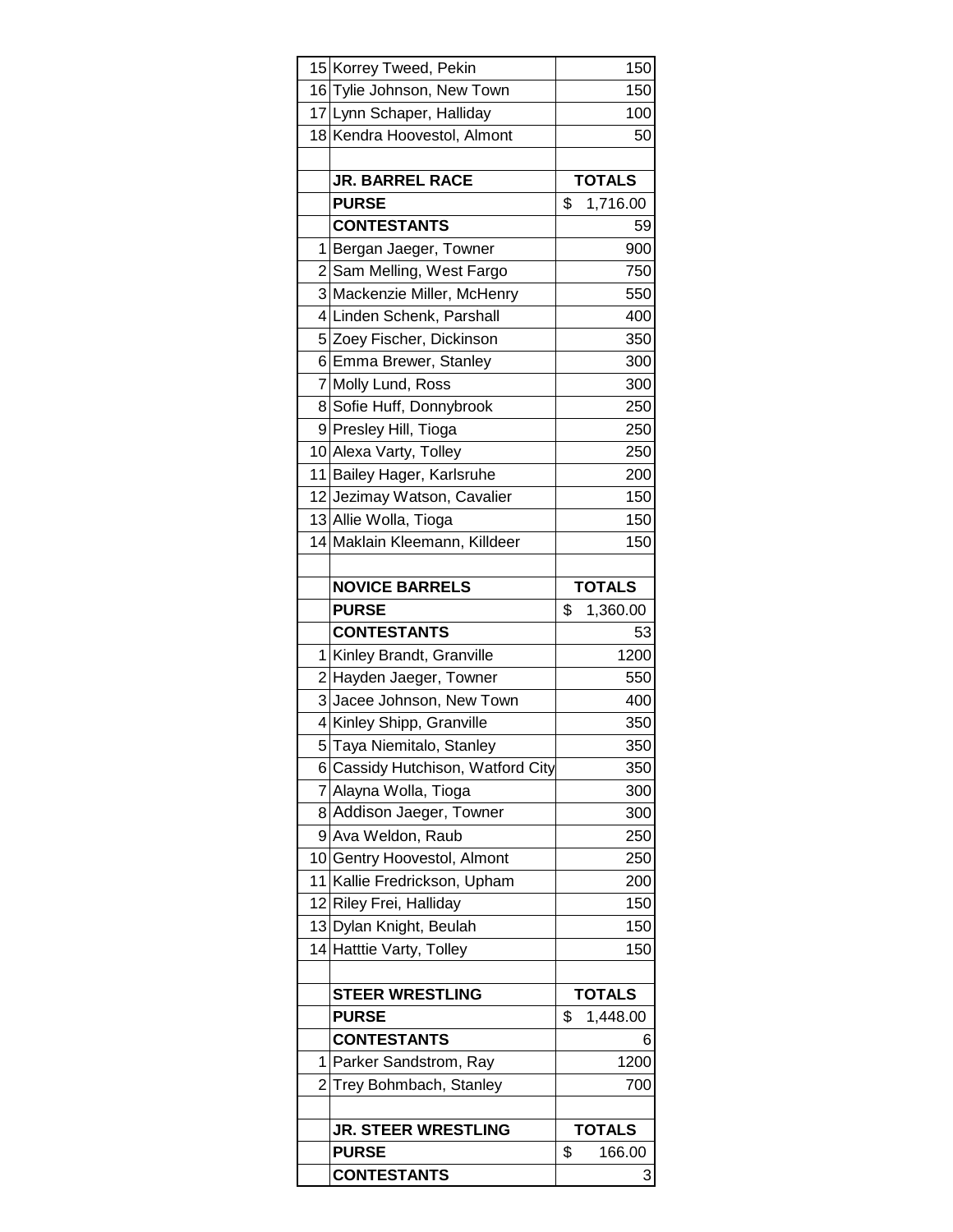| 1 Trey Bohmbach, Stanley |  |
|--------------------------|--|
|                          |  |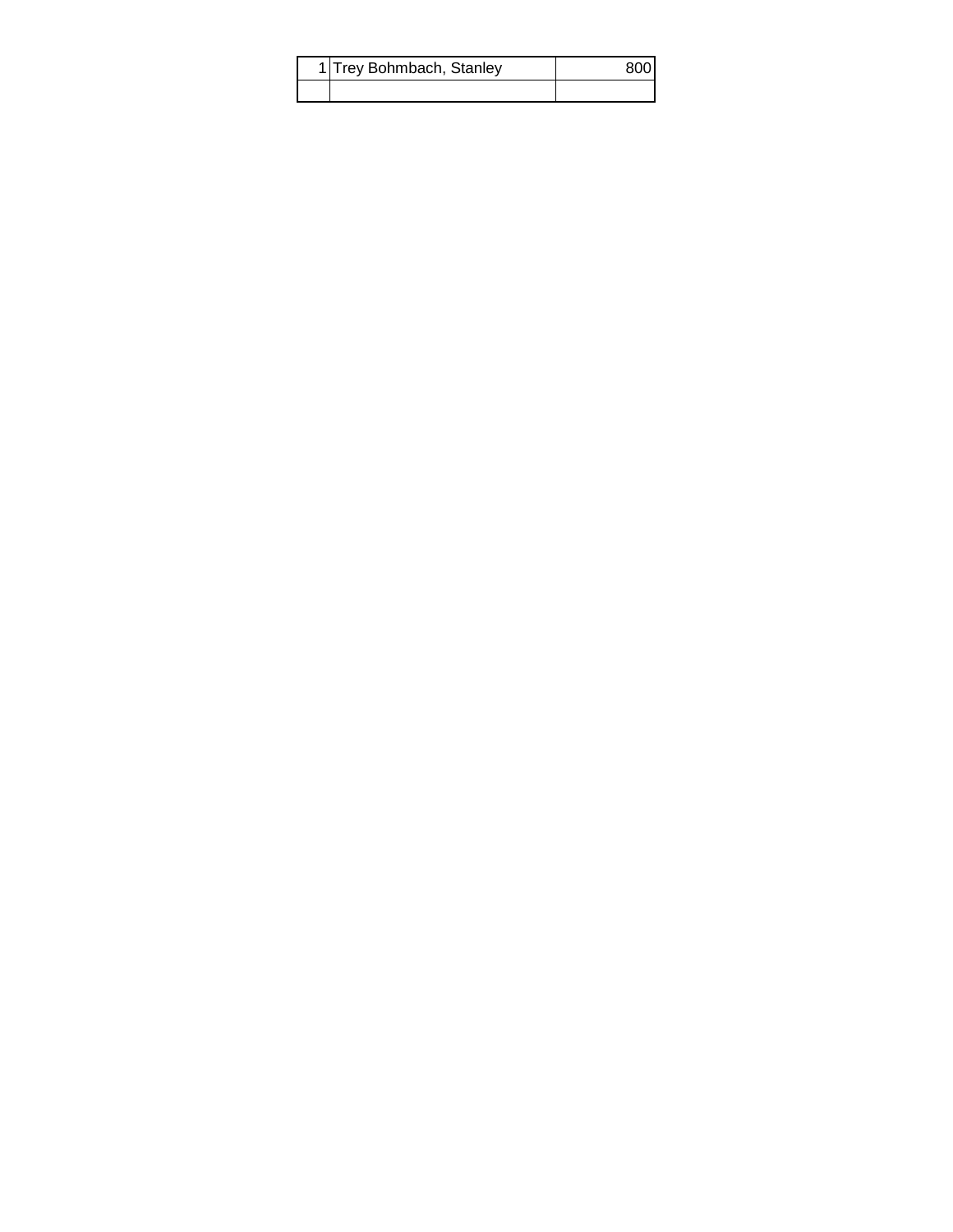| <b>GOAT TYING</b>           | <b>TOTALS</b> |          |
|-----------------------------|---------------|----------|
| <b>PURSE</b>                | S             | 1,094.00 |
| <b>CONTESTANTS</b>          |               | 12       |
| 1 Tess Mortenson, Souris    |               | 750      |
| 2 Danielle Fladeland, Minot |               | 750      |
| 3 Kenzie Carlson, Jamestown |               | 60C      |
| 4 Brynn Hartje, Walhalla    |               | 500      |
| 5 Cale Redlin, Woodworth    |               |          |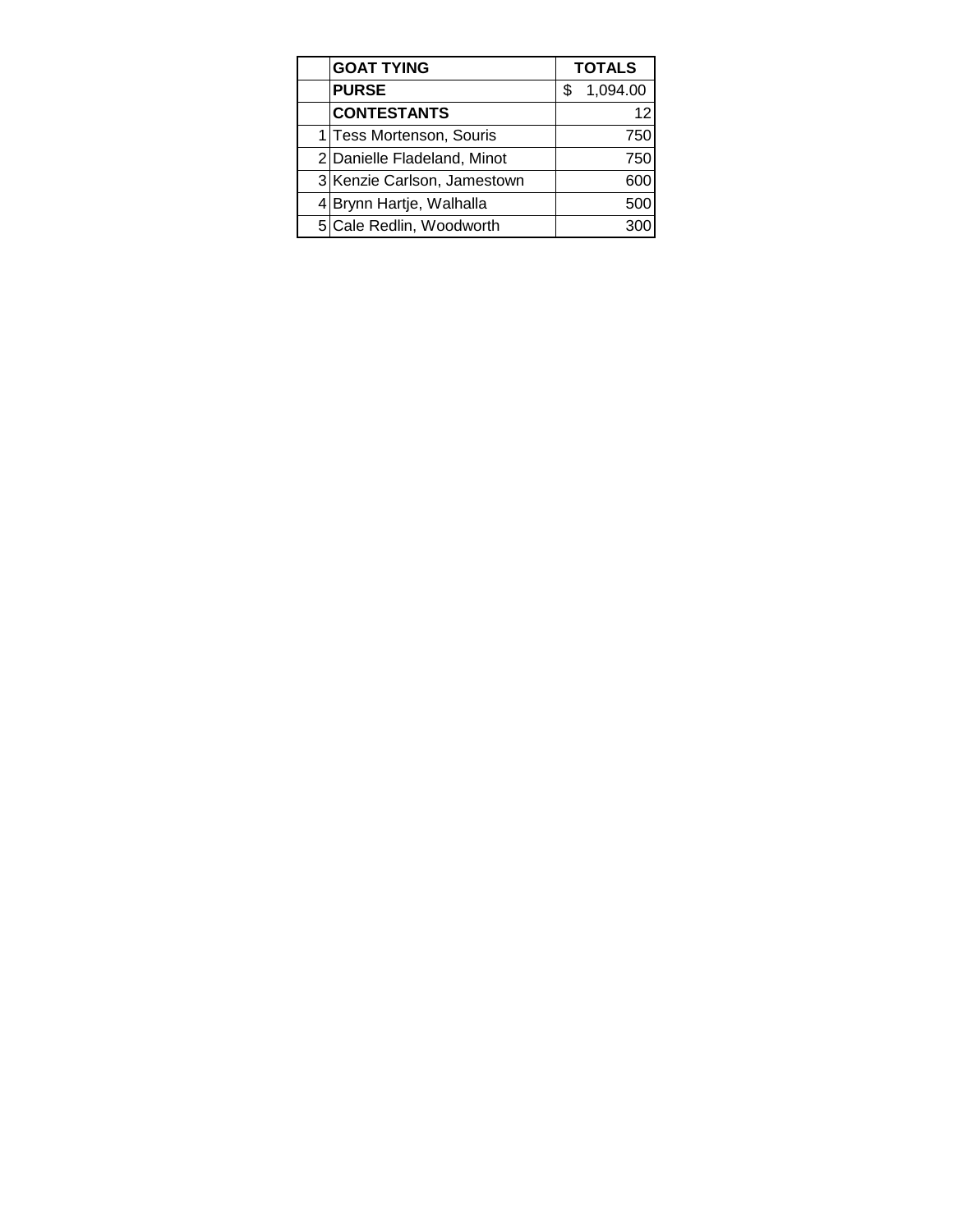|    | <b>JR. GOAT TYING</b>          | <b>TOTALS</b>  |
|----|--------------------------------|----------------|
|    | <b>PURSE</b>                   | \$<br>1,116.00 |
|    | <b>CONTESTANTS</b>             | 34             |
|    | 1 Jezimay Watson, Cavalier     | 750            |
|    | 2 Linden Schenk, Parshall      | 500            |
|    | 3 Blu Miller, Bismarck         | 400            |
|    | 4 Allie Wolla, Tioga           | 350            |
|    | 5 Cale Redlin, Woodworth       | 350            |
|    | 6 Chesney Gjermundson, Richard | 300            |
|    | 7 Taya Niemitalo, Stanley      | 300            |
|    | 8 Rayna Mortenson, Souris      | 300            |
|    | 9 Kari Hepper, Keene           | 250            |
|    | 10 Bailey Grove, Ray           | 200            |
| 11 | Jacee Johnson, New Town        | 200            |
|    | 12 Louis Schenk, Parshall      | 200            |
|    | 13 Adelita Wagner, Weesthope   | 150            |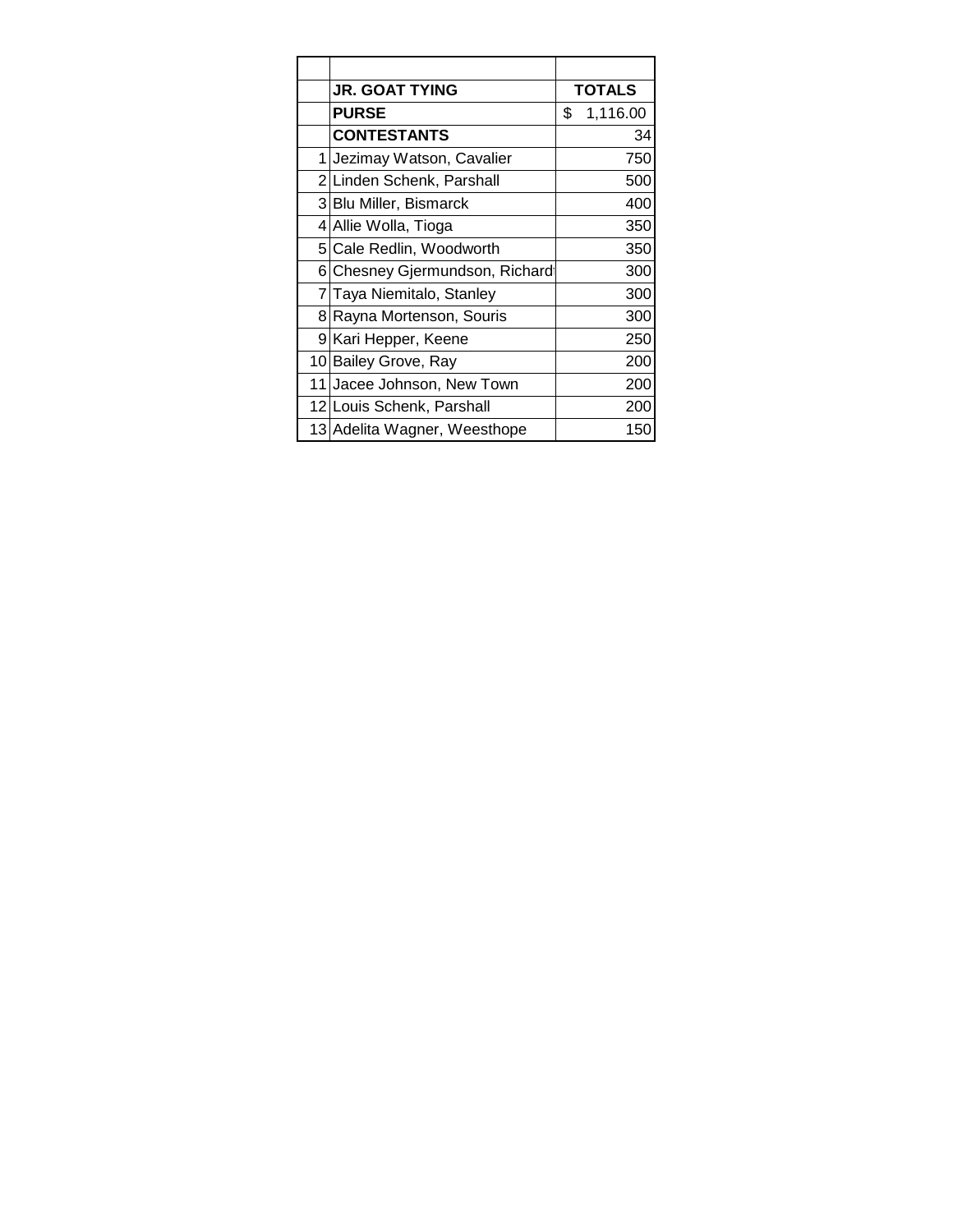|    | <b>TEAM ROPING HEADERS</b>        | <b>TOTALS</b>  |
|----|-----------------------------------|----------------|
|    | <b>PURSE</b>                      | \$<br>6,750.00 |
|    | <b>TEAMS</b>                      | 50             |
|    | 1 Tucker Dale, Ryder              | 1200           |
|    | 2 Chad Kieson, Dickinson          | 500            |
|    | 3 Jamie Fredrickson, Granville    | 350            |
|    | 4 Chris Arnold, Denhoff           | 350            |
|    | 5 Randy Baker, New Town           | 325            |
|    | 6 Preston Billadeau, Parshall     | 325            |
|    | 7 Trevor Sorge, Garrison          | 300            |
|    | 8 Jed Bohmbach, Stanley           | 300            |
|    | 9 Hayden Hutchison, Watford City  | 250            |
|    | 10 Wyatt Silliman, Wilton         | 200            |
|    | 11 Colton Carlson, Jamestown      | 200            |
|    | 12 Kellie Dunlop, Rolla           | 200            |
|    | 13 Jon Schields, Dodge            | 150            |
|    | 14 Jon Peek, Bismarck             | 150            |
|    | 15 Scott Hoovestol, Almont        | 150            |
|    | 16 Zane Pittsley, Killdeer        | 100            |
|    | 17 Brenden Brinkman, Golden Valle | 50             |
|    |                                   |                |
|    | <b>TEAM ROPING HEELERS</b>        | <b>TOTALS</b>  |
|    | 1 Jesse Fredrickson, Upham        | 1200           |
|    | 2 Tom Jorgenson, Watford City     | 500            |
|    |                                   |                |
|    | 3 Wyett Magilke, Solen            | 350            |
|    | 4 Kyle Jensen, Denhoff            | 350            |
|    | 5 Francisco Carbajal, Whitman, A. | 325            |
|    | 6 Ross Carson, Grassy Butte       | 325            |
|    | 7 Luke Morast, Halliday           | 300            |
|    | 8 Trey Bohmbach, Stanley          | 300            |
| 9  | Jerome Hutchison, Watford City    | 250            |
| 10 | Garrett Silliman, Wilton          | 200            |
| 11 | Greg Carlson, Jamestown           | 200            |
| 12 | Dani Fladeland, Minot             | 200            |
|    | 13 Logan Schaper, Halliday        | 150            |
| 14 | Blu Miller, Bismarck              | 150            |
| 15 | Wylie Shearer, Parshall           | 150            |
| 16 | Kane Gjermundson, Halliday        | 100            |